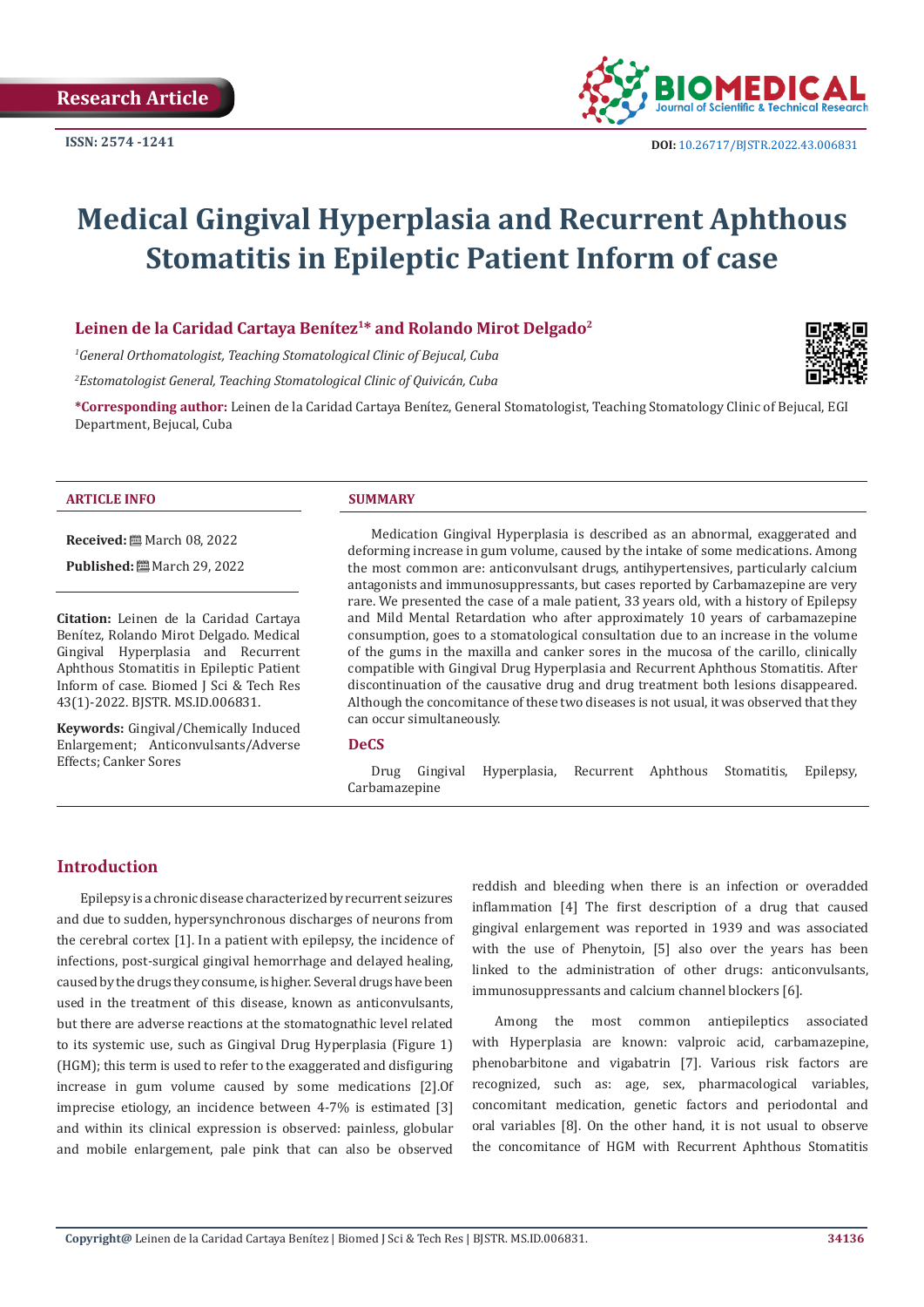(EAR), which is also known as aphthous ulcers and is considered the most common of the lesions of the oral mucosa since it affects about 20% of the general population [9]. Patient information: Male patient of 33 years of age, single, level of schooling 6th grade, with incoordination of movements of the limbs, unoccupied, who goes to the emergency room accompanied by his mother who is also his full-time caregiver (Figure 2). The patient reports that days before

going to the consultation he felt itching and pain in the cheek, his mother affirms that at that time he already had a slight increase in volume in the affected area but that he did not give it importance because he had been like this for days, he assumed that it was a dentoalveolar abscess and was sure that with antibiotics he would resolve.



**Figure 1:** Diagram Alterations caused by Gingival Drug Hyperplasia.



**Figure 2:** Oral thrush in the cheek and gingival enlargement due to the consumption of Carbamazepine.

# **Physical Examination**

constitution of longylinear type that wanders with difficulty, white complexion, without proportionality between 3 thirds of the face, bilateral facial symmetry, pathological facies, wide oral opening, incompetent bilabial closure, face: oval, profile: straight, upper and lower internal midline that coincide with the facial midline, Temporomandibular Joint (TMJ) (Table 1) without apparent alterations, non-reactive neck ganglion chains. Intraoral Examination: gingival enlargement of approximately 2 cm located in marginal gum of 12-13, bluish-red, globular, depressible, mobile,

with a tendency to hemorrhage due to overadded inflammation. Loss of gingival and dotted morphology, hypocolored and fibrous gums. Yellowish ulcer on the right side of 1 cm, painful, with imprecise edges and erythematous halo. Presence of PDB that yielded as Love Index = 43%. Fillings in 16 and 24, dyschromia in 11 associated with childhood (Table 2) trauma that was treated with TPR at 12 years of age, diastema between 22 and 23, missing teeth not restored: 25, 34, 37, 46, residual alveolar edges: ovoid, halitosis is observed. Diagnostic evaluation: The diagnostic methods used were the physical examination and the clinical method. It was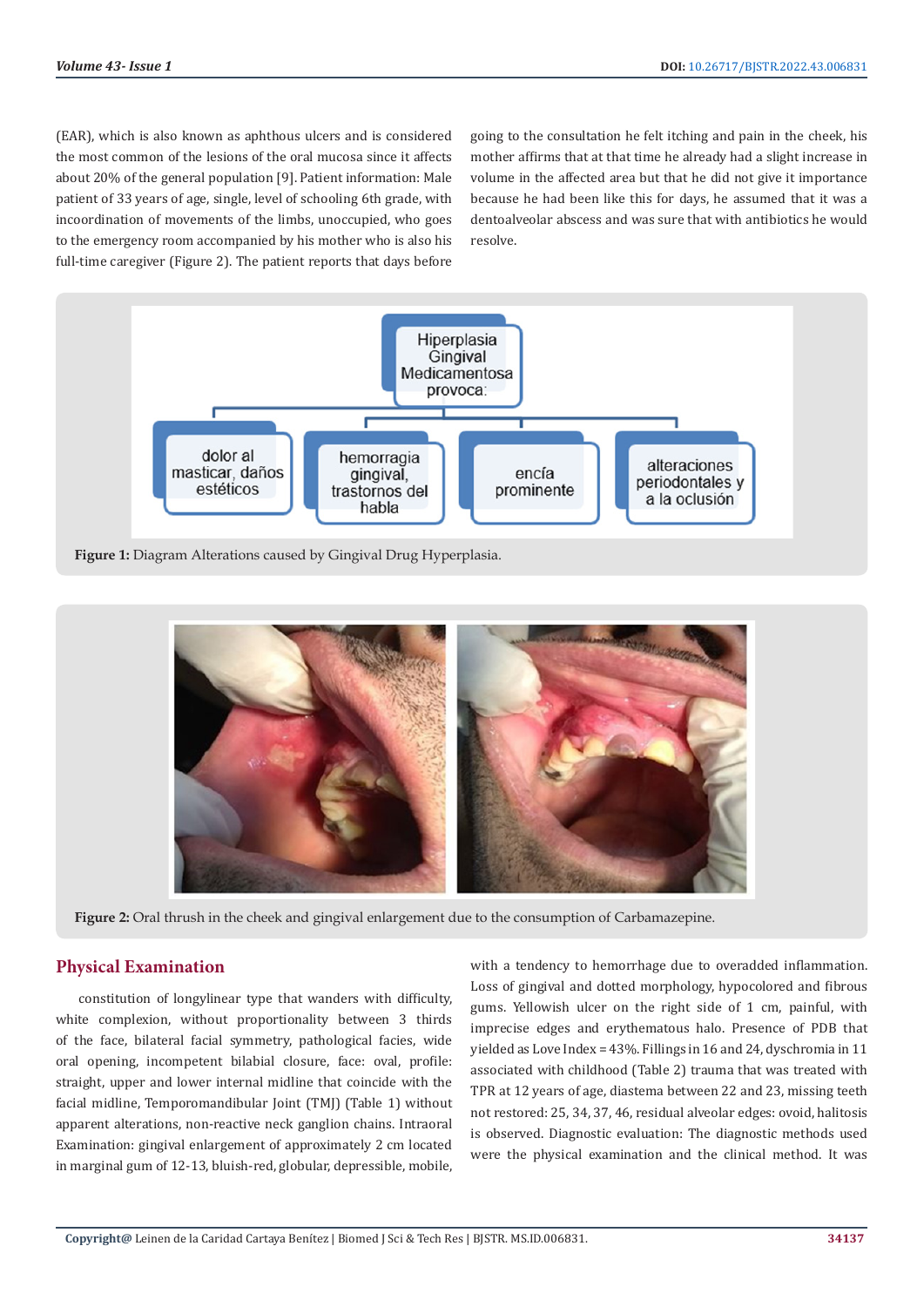struck in the teeth of the affected area without positive responses to horizontal or vertical percussion (Table 3).

| Table 1: Anamnesis data of the case in question. |  |  |
|--------------------------------------------------|--|--|
|--------------------------------------------------|--|--|

| <b>Anamnesis</b>                                                                                                                                                                                                                                   | <b>Pathological History</b>                                                                                                                                                                                                                    | Vital signs                                                                                                                           |
|----------------------------------------------------------------------------------------------------------------------------------------------------------------------------------------------------------------------------------------------------|------------------------------------------------------------------------------------------------------------------------------------------------------------------------------------------------------------------------------------------------|---------------------------------------------------------------------------------------------------------------------------------------|
| Reason for<br>consultation: "I have<br>a problem with my<br>gums"                                                                                                                                                                                  | Personal History:<br>Epilepsy (treated<br>with carbamazepine<br>at 900 mg daily for<br>more than 10 years),<br>Mentally retarded,<br>Physically and Motor<br>Disabled                                                                          | At the time of<br>consultation, the<br>patient presented                                                                              |
| History of the current<br>disease (HEA): patient<br>asymptomatic to covid<br>-19, who comes to the<br>clinic in the company<br>of his mother for<br>presenting a volume<br>complaint in the<br>marginal gingiya of<br>the anterosuperior<br>region | Family History:<br>Living mother/HTN<br>smoker since the<br>age of 15 deceased<br>father/Hemaragic<br>history: does not<br>refer Reaction to<br>medications: do not<br>refer<br>Habits: brushing twice<br>a day with the help of<br>the mother | Blood pressure:<br>131/83 Heart rate:<br>57bpm<br>Temperature: 36°C<br>Frequency<br>Respiratory: 15rpm<br>Size: 1.79m<br>Weight: 81kg |

#### **Table 2:** Calendar.

| Date          | Consultation                                                                                                                                                                                                             |  |
|---------------|--------------------------------------------------------------------------------------------------------------------------------------------------------------------------------------------------------------------------|--|
| 18-11-19      | He goes to the stomatological emergency room, a<br>diagnostic impression is obtained.                                                                                                                                    |  |
| 29-11-19      | External consultation, the admission and preparation of HC<br>is carried out. Consultation with Periodontics, definitive<br>diagnosis. Treatment is indicated.                                                           |  |
| $8 - 12 - 19$ | Evolution with notable improvements. Disappearance<br>of buccal aphtha and reduction of gingival enlargement.<br>Satisfaction of gingival enlargement. Satisfaction of the<br>mother and the patient with the evolution. |  |
| $7 - 1 - 20$  | Discharge from Primary Health Care.                                                                                                                                                                                      |  |

**Table 3:** Therapeutic intervention.

| <b>Therapeutic Intervention</b>                                                                                                                                                                                                                                                                                  |                                                                                                                                                                                                                                                                                                                                          |  |  |
|------------------------------------------------------------------------------------------------------------------------------------------------------------------------------------------------------------------------------------------------------------------------------------------------------------------|------------------------------------------------------------------------------------------------------------------------------------------------------------------------------------------------------------------------------------------------------------------------------------------------------------------------------------------|--|--|
| <b>Pharmacological</b>                                                                                                                                                                                                                                                                                           | <b>Preventive</b>                                                                                                                                                                                                                                                                                                                        |  |  |
| Interconsultation with<br>neurology for the substitution<br>of carbamazepine for another<br>anticonvulsant, since it is<br>recommended within the<br>combined treatment to replace<br>the causal medications with<br>alternatives that present a similar<br>efficacy. (Gabapentin 300mg tablet<br>3 times a day) | Chlorhexidine aqueous<br>mouthwashes As a means to<br>improve oral hygiene and control<br>PDB<br>Perboracep as an oxygenating<br>substance, twice a day after<br>brushing for the treatment of<br>Aphthous Stomatities.<br>Oleozon topical, one application a<br>day in the thrush<br>Palliative Treatment With<br>analgesics available. |  |  |

# **Diagnosis**

Carbamazepine Drug Gingival Hyperplasia and Recurrent Aphthous Stomatitis.

# **Diagnostic Reasoning**

The predisposing systemic factor was the administration of Carbamazepine for the treatment of Epilepsy. This drug acts through the stabilization of neuronal membranes [10] and it is known that the appearance of ulcers in the oral mucosa are usually signs of hematological toxicity. Among its clinical uses are: as a treatment of trigeminal and glossopharyngeal neuralgia [11]. The consumption of anticonvulsants for a long time can stimulate a proliferation of fibroblasts, [12] in addition to producing hyposialia, delayed healing, leukopenia, thrombocytopenia and ataxia. In the mechanism of onset of the disease involve the metabolism of the drug depending on the individual characteristics of the patient [13].

## **Prognosis**

Favorable.

# **Discussion**

According to Zerón and Sautto [13] when they try to explain the behavior of HGM, they affirm that enlargement facilitates the accumulation of plaque, which causes secondary inflammation, stimulates the proliferation of gingival fibroblasts and potentiates collagen metabolism; in turn, the plaque would act as a reservoir for the drug and increase the severity of the enlargement. The relationship between the time of administration and the onset of HGM depends on the drug used and the time of consumption, for example: Manzur et al [8] state that after 9 months they have reported the onset of signs in patients treated with nifedipine, and between 1-3 months after the ingestion of phenytoin. In contrast, in patients treated with Carbamazepine, it is only occasionally observed, although it is used more frequently. A recent study in Villa Clara, Cuba shows a frequency of 2.2% in epileptic patients [2]. On the other hand, we did not find updated articles on EAR and Epilepsy, although it has been shown that the consumption of Carbamazepine sometimes causes aphthous lesions or ulcers. Stomatitis is characterized by the appearance of prodromal symptoms such as: feeling of hyperesthesia, inflammation, burning, stinging and pain; and after 24 hours give way to vesicles that when broken form yellowish ulcers, red margins and variable size that can occur anywhere in the oral mucosa [14].

Canker sores usually resolve within one to two weeks in most patients. They usually appear in childhood and adolescence, they recur less frequently and severely when patients age. The incidence varies from 5-60% [15].

### **Final Considerations**

Currently, the number of drugs associated with HGM has increased. Its development and severity are a consequence of a multifactorial mechanism. The recognition of the different risk factors among which stand out: poor hygiene with the consequent